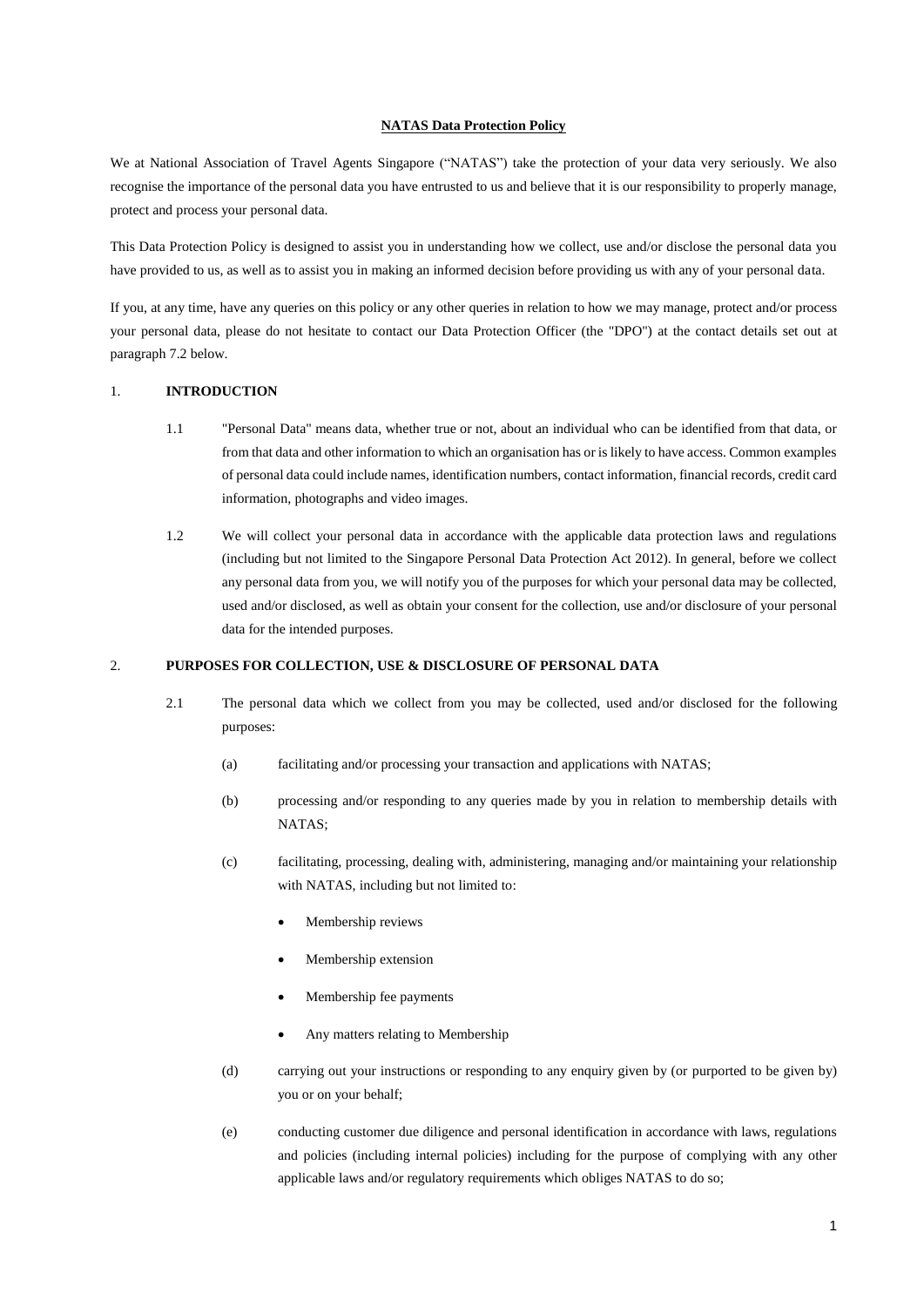- (f) processing and sending to you marketing, advertising and promotional information on products, future events, launches and promotions of NATAS via postal mail and/or electronic mail;
- (g) if so consented by you, sending you marketing, advertising and promotional information about other products/services that NATAS may be offering and which NATAS believes may be of interest or benefit to you, by voice call/phone call, SMS/MMS (text messages) and/or fax;
- (h) conducting research, analysis and development activities (including but not limited to data analytics, surveys and/or profiling) to improve our services and facilities in order to enhance your relationship with us or for your benefit, or to improve any of our products or services for your benefit;
- (i) any other purposes which we notify you of at the time of obtaining your consent.

(collectively, the **"Purposes"**)

- 2.2 As the purposes for which we may/will collect, use, disclose or process your personal data depend on the circumstances at hand, such purpose may not appear above. However, we will notify you of such other purpose at the time of obtaining your consent, unless processing of your personal data without your consent is permitted by the applicable data protection laws and regulations.
- 2.3 ln order to conduct our business operations more smoothly, we may also be disclosing the personal data you have provided to us to our third-party service providers, agents and/or our affiliates or related corporations, which may be sited outside of Singapore, for one or more of the above-stated Purposes. This is because such third-party service providers, agents and/or affiliates or related corporations would be processing your personal data on our behalf for one or more of the above-stated Purposes.

## 3. **SPECIFIC ISSUES FOR THE DISCLOSURE OF PERSONAL DATA TO THIRD PARTIES**

- 3.1 We respect the confidentiality of the personal data you have provided to us.
- 3.2 ln that regard, we will not disclose any of your personal data to any third parties without first obtaining your express consent permitting us to do so. However, please note that we may disclose your personal data to third parties without first obtaining your consent in certain situations, including, without limitation, the following:
	- (a) cases in which the disclosure is required based on the applicable laws and/or regulations;
	- (b) cases in which the purpose of such disclosure is clearly in your interests, and if consent cannot be obtained in a timely way;
	- (c) cases in which the disclosure is necessary to respond to an emergency that threatens the life, health or safety of yourself or another individual;
	- (d) cases in which there are reasonable grounds to believe that the health or safety of yourself or another individual will be seriously affected and consent for the disclosure of the data cannot be obtained in a timely way, provided that we shall, as soon as may be practicable, notify you of the disclosure and the purposes of the disclosure;
	- (e) cases in which the disclosure is necessary for any investigation or proceedings;
	- (f) cases in which the personal data is disclosed to any officer of a prescribed law enforcement agency, upon production of written authorisation signed by the head or director of that law enforcement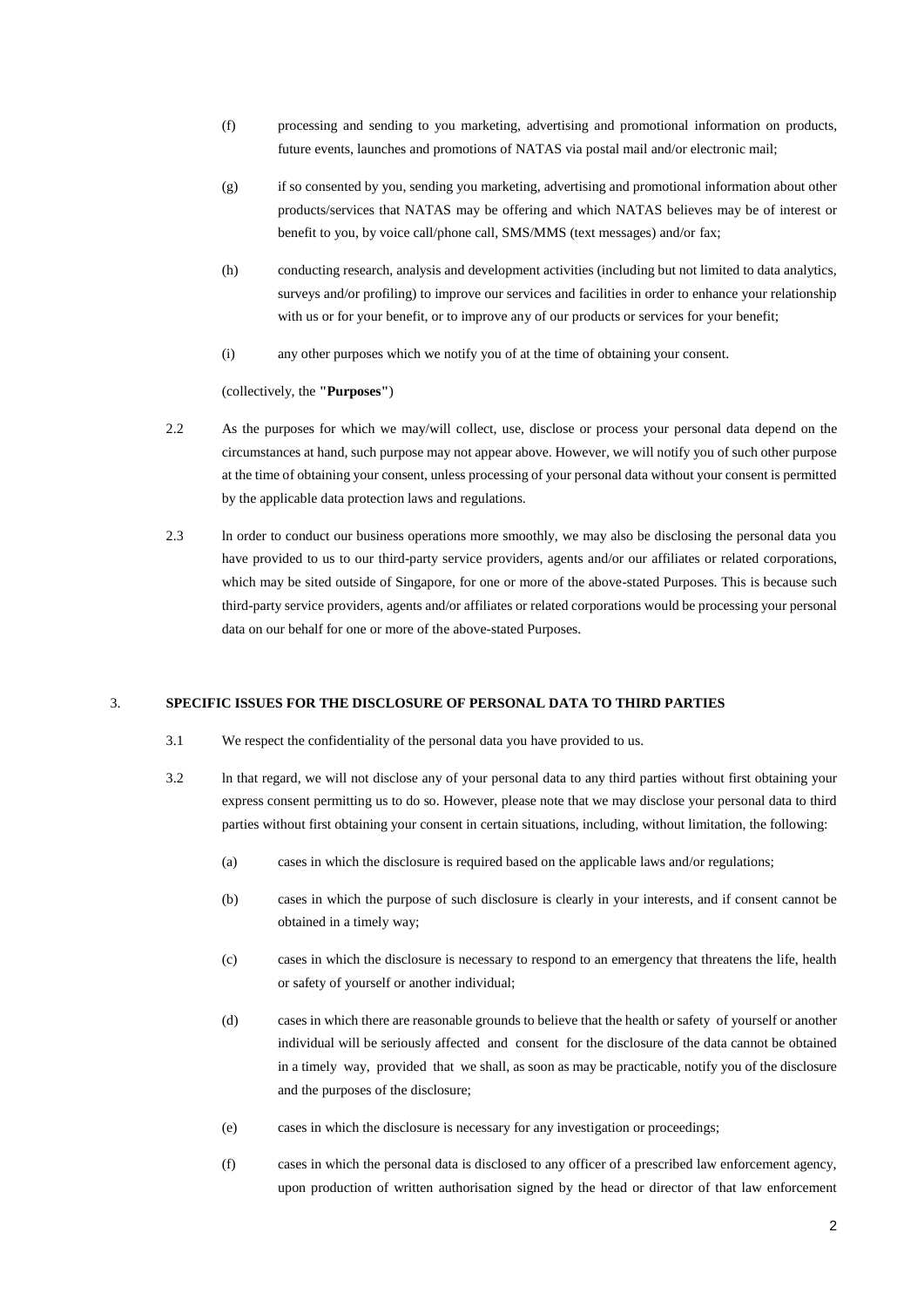agency or a person of a similar rank, certifying that the personal data is necessary for the purposes of the functions or duties of the officer; and/or

- (g) cases in which the disclosure is to a public agency and such disclosure is necessary in the public interest.
- 3.3 The instances listed above at paragraph 3.2 are not intended to be exhaustive. For an exhaustive list of exceptions, you are encouraged to contact our Data Protection Officer at the contact details as set out in paragraph 7.2 below.
- 3.4 In all other instances of disclosure of personal data to third parties with your express consent, we will endeavour to provide adequate supervision over the handling and administration of your personal data by such third parties, as well as to provide for adequate forms of protection over such personal data.
- 3.5 Where personal data is transferred by us to any third parties outside of Singapore, we will as reasonably practicable check that such transfers are compliant with the requirements under the applicable data protection laws and regulations. In this regard, we will take such necessary reasonable measures to ensure that such overseas recipients are bound by legally enforceable obligations to ensure that these overseas recipients provide a standard of protection to the personal data so transferred that is comparable to the protection under the applicable data protection laws and regulations.

# 4. **REQUEST FOR ACCESS AND/OR CORRECTION OF PERSONAL DAT A**

- 4.1 To the extent required or permitted by applicable laws and regulations, you may request to access and/or correct the personal data currently in our possession at any time by submitting your request to the contact details listed at paragraph 7.2 below.
- 4.2 For a request to access personal data, once we have sufficient information from you to deal with the request, we will seek to provide you with the relevant personal data within 30 calendar days. Where we are unable to respond to you within the said 30 calendar days, we will notify you of the soonest possible time within which we can provide you with the information requested. Note that there are certain types of personal data which are exempt under the applicable data protection laws from being subject to your access request.
- 4.3 For a request to correct personal data, once we have sufficient information from you to deal with the request, we will:
	- (a) correct your personal data within 30 calendar days. Where we are unable to do so within the said 30 calendar days, we will notify you of the soonest practicable time within which we can make the correction. Note that there are certain types of personal data which are exempt under the applicable data protection laws from being subject to your access request; and
	- (b) subject to paragraph 4.4 below, we will send the corrected personal data to every other organisation to which the personal data was disclosed by NATAS within a year before the date the correction was made, unless that other organisation does not need the corrected personal data for any legal or business purpose.
- 4.4 Notwithstanding paragraph 4.3 above, we may, if you so consent, send the corrected personal data only to specific organisations to which the personal data was disclosed by us within a year before the date the correction was made.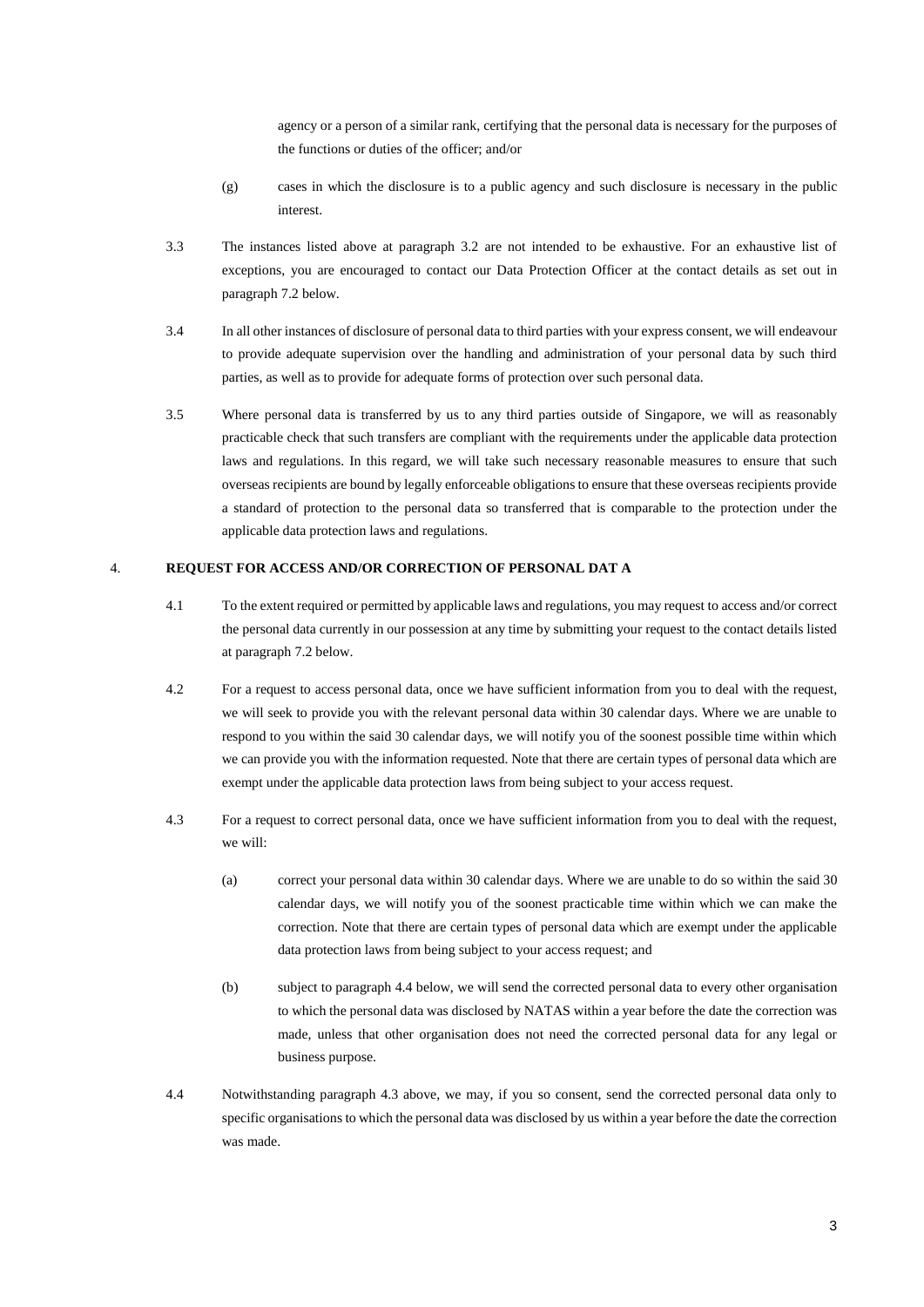4.5 We will also be charging you a reasonable fee for the handling and processing of your requests to access your personal data. We will provide you with a written estimate of the fee we will be charging. Please note that we are not required to respond to or deal with your access request unless you have agreed to pay the fee.

### 5. **REQUEST TO WITHDRAW CONSENT**

- 5.1 You may withdraw your consent for the collection, use and/or disclosure of your personal data in our possession or under our control at any time by submitting your request to the contact details listed at paragraph 7.2 below.
- 5.2 We will process your request within a reasonable time from such a request for withdrawal of consent being made, and will thereafter refrain from collecting, using and/or disclosing your personal data in the manner stated in your request.
- 5.3 However, your withdrawal of consent could result in certain legal consequences arising from such withdrawal. In this regard, depending on the extent of your withdrawal of consent for us to process your personal data, it may mean that we will not be able to continue with your existing relationship with us.

#### 6. **ADMINISTRATION AND MANAGEMENT OF PERSONAL DATA**

- 6.1 We will take appropriate measures to keep your personal data accurate, complete and updated, if your personal data is likely to be used by NATAS to make a decision that affects you or disclosed to another organisation. However, this means that you must also update us of any changes in your personal data that you had initially provided us with. We will not be responsible for relying on inaccurate or incomplete personal data arising from you not updating us of any changes in your personal data that you had initially provided us with.
- 6.2 We will also take commercially reasonable efforts to take appropriate precautions and preventive measures to ensure that your personal data is adequately protected and secured.
- 6.3 Appropriate security arrangements will be taken to prevent any unauthorized access, collection, use, disclosure, copying, modification, leakage, loss, damage and/or alteration of your personal data. However, we cannot assume responsibility for any unauthorized use of your personal data by third parties which are wholly attributable to factors beyond our control.
- 6.4 We will also take commercially reasonably efforts to ensure that the personal data in our possession or under our control is destroyed and/or anonymized as soon as it is reasonable to assume that (i) the purpose for which that personal data was collected is no longer being served by the retention of such personal data; and (ii) retention is no longer necessary for any other legal or business purposes.
- 6.5 Where your personal data is to be transferred out of Singapore or another country, we will comply with the applicable data protection laws in doing so. ln this regard, this includes us obtaining your consent unless an exception under applicable data protection laws applies, and taking appropriate steps to ascertain that the foreign recipient organisation of the personal data is bound by legally enforceable obligations to provide to the transferred personal data a standard of protection that is at least comparable to the protection under the data protection law applicable to your country. This may include us entering into an appropriate contract with the foreign recipient organisation dealing with the personal data transfer or permitting the personal data transfer without such a contract if the applicable data protection laws permit us to.